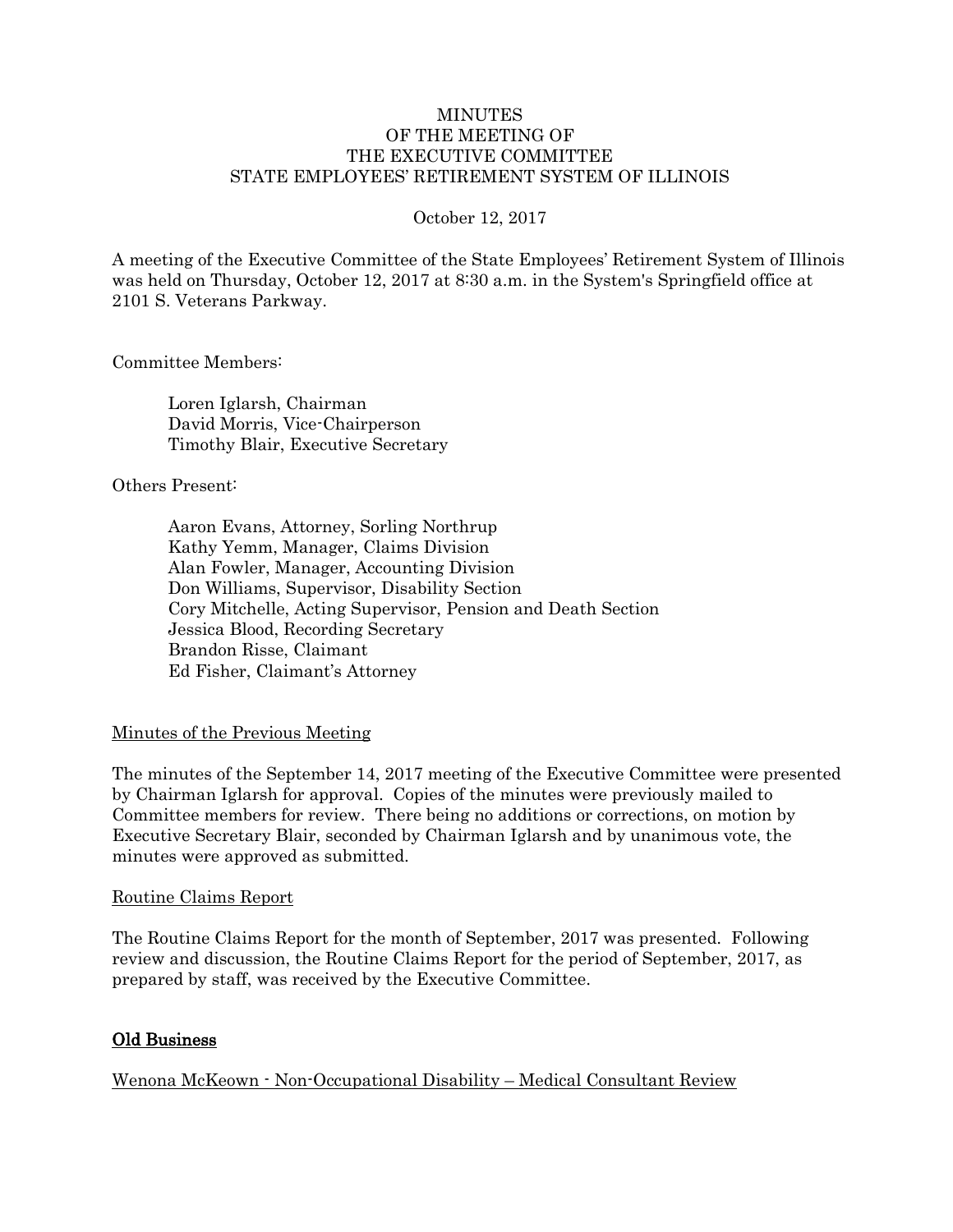Wenona McKeown works as an Employment Security Program Representative for the Illinois Department of Employment Security. She last worked June 12, 2014 and began a medical leave of absence on June 13, 2014. She has not returned to work.

Ms. McKeown attended a Independent Medical Exam on May 13, 2017. The physician who performed her evaluation noted that he did not find her disabled from performing her job duties at this time.

Ms. McKeown attended an Internist Independent Medical Exam on May 27, 2017. The physician who performed her evaluation noted that he did not find her disabled from performing her job duties at this time. He stated that based on the job duties outlined, she does not appear to be disabled from her position.

Ms. McKeown requested a hearing before the Executive Committee that was held on July 13, 2017. She was informed that she could submit further medical evidence to support her request to remain on SERS Non-occupational disability benefits. Medical evidence dated July 28, 2017 from her treating physician was provided for further review.

Medical Consultant 063 reviewed Ms. McKeown's file on August 11, 2017 and was of the opinion that the evidence in her file does not support a condition which would prevent Ms. McKeown from performing the tasks outlined in her Job Duty Statement and that she is capable of returning to work.

Medical Consultant 070 reviewed Ms. McKeown's file on September 2, 2017 and was of the opinion that based on the medical evidence in her file, as of this date, Ms. McKeown does retain the ability to perform all the duties of her job.

Ms. McKeown's non-occupational disability benefits were suspended on July 31, 2017. She disagrees with the temporary denial of her benefits and is asking the Executive Committee to consider overturning this decision.

At the September, 2017 meeting, the Executive Committee agreed to defer the case until more information was received from the Department of Employment Security regarding Ms. McKeown's job duties.

After receiving more specific information from the Department of Employment Security regarding Ms. McKeown's job duties and some discussion, a motion was made by Chairman Iglarsh to approve her request to rescind the denial of disability benefits. The motion was seconded by Vice-Chairperson Morris and all were in favor.

## Discussion – Action on Deferred Waivers

Executive Secretary Blair stated that action needed to be taken soon on the waiver cases that have been deferred. After some discussion, the Executive Committee agreed to have the SERS attorney review the law and create an issue paper to be presented to the SERS Board at their October meeting to decide on how to move forward in the future.

Dave Oleson - Occupational Disability – Re-appeal for 12 Month Waiver - Deferred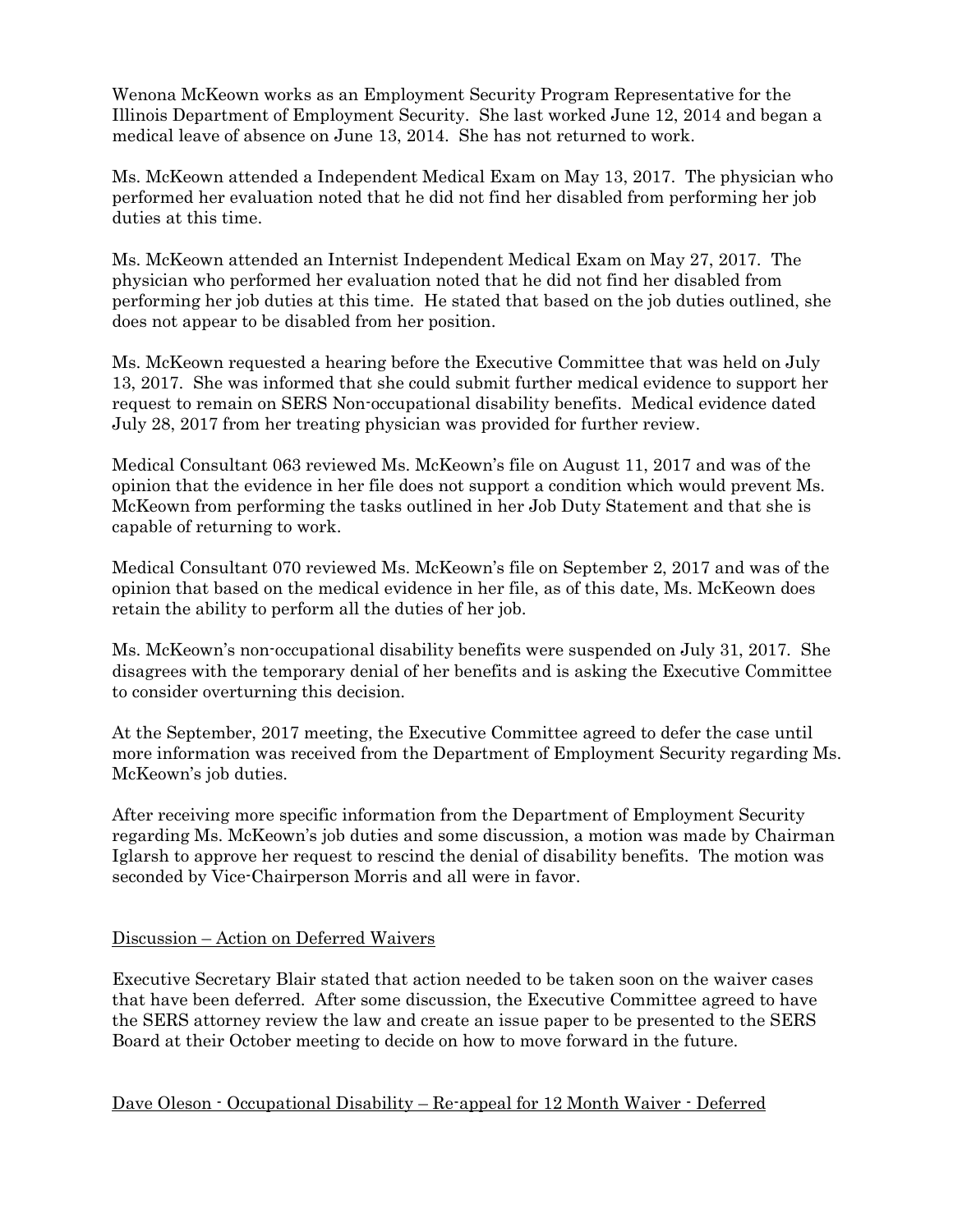Brad Grotefendt - Occupational Disability – Waiver of 12 Month Filing Period - Deferred

Julie Landrus – Occupational Disability – Waiver of 12 Month Filing Period - Deferred

Venasa Veal – Occupational Disability – Waiver of 12 Month Filing Period – Deferred

Claudia Kemple – Non-Occupational Disability – Waiver of 90 Day Filing Period - Deferred

Kelly Moore – Occupational Disability – Waiver of 12 Month Filing Period – Deferred

Rosalind Williams – Occupational Disability – Waiver of 12 Month Filing Period – Deferred

Shelly Cartwright – Non-Occupational Disability – Waiver of 90 Day Filing Period – Deferred

Ruby Payne – Occupational Disability – Waiver of 12 Month Filing Period - Deferred

# New Business

Brandon Risse – Appeal Suspension of Non-Occupational Disability Benefits – Personal Hearing – 9:00am Springfield

Brandon Risse works as a Correctional Counselor II for the Illinois Department of Corrections, Robinson Correctional Center. He last worked October 13, 2015 and and began a medical leave of absence on November 9, 2015 due to multiple medical issues. He has not returned to work.

Mr. Risse attended an Independent Medical Exam on June 5, 2017. The exam concluded that Mr. Risse is not disabled from his job duties and is able to return to work. His nonoccupational disability benefits were suspended on July 31, 2017. Mr. Risse disagrees with the temporary denial of his benefits and has requested a personal hearing before the Executive Committee.

After hearing the facts of Mr. Risse's case, a motion was made by Executive Secretary Blair to approve Mr. Risse's request to rescind the suspension of his disability benefits. The motion was seconded by Chairman Iglarsh and all were in favor.

## John Derek Kowalski – Request to Establish Alternative Formula Service Credit

John Derek Kowalski has requested to establish creditable service for a period of layoff under the alternative formula.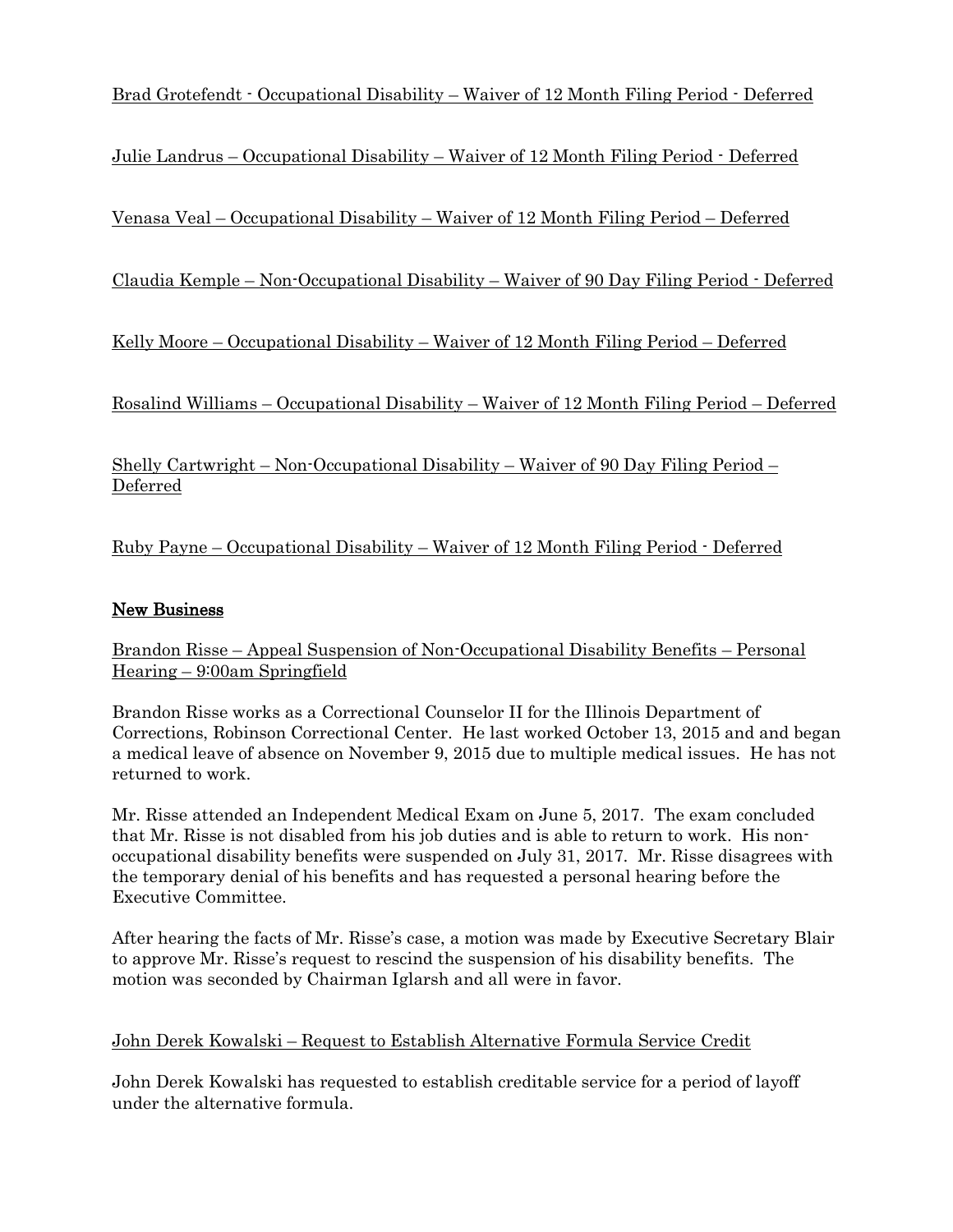The law allows an employee who was laid-off, but returned to any State employment to establish creditable service for the period of lay off, not to exceed 3 years, provided that (1) the applicant applies for the creditable service within six months after July 27, 2010 and (2) the applicant does not receive credit for that period under any other provisions of this Code.

For service established, the requested employee contributions shall be based on the rate of compensation earned by the employee on the date of returning to employment after the layoff and the contribution rate then in effect.

At the July, 2017 meeting, the Executive Committee decided to uphold the denial of Mr. Kowalski's request to establish service credit under the alternative formula for the period of his lay-off. Mr. Kowalski has requested a personal hearing via telephone to appeal the decision of the Executive Committee at the July, 2017 meeting.

After hearing the facts of the case, the Executive Committee decided to refer it to the SERS attorney for legal review and recommendation.

## Nathaniel Bryant – Appeal to Revoke Level Income Option

Nathaniel Bryant retired effective January 1, 2013. He chose the level income option for age 66 years and 0 months. The level income option is increasing his pension by \$741.80 per month. Mr. Bryant applied for Social Security benefits at age 62. Effective December 1, 2018, his pension will be reduced by \$1,417.00 for the level income option.

Mr. Bryant is requesting to revoke the level income option from his pension.

After reviewing the facts of the case, a motion was made by Chairman Iglarsh to deny Mr. Bryant's request. The motion was seconded by Vice-Chairperson Morris and all were in favor.

## Michael Moody – Request to Reinstate Retirement Account

Michael Moody's account became eligible for write-off in June, 2017. Contributions in the amount of \$8,668.30 and 47.00 months of creditable service were written off.

Mr. Moody has supplied SERS with a new address and proper identification. He is requesting that his account be reinstated so he can apply for a reciprocal pension benefit.

After reviewing the facts of the case, a motion was made by Vice-Chairperson Morris to approve Mr. Moody's request to reinstate his account. The motion was seconded by Chairman Iglarsh and all were in favor.

## Margaret Johnson – Re-Appeal to Revoke Level Income Option

Margaret Johnson retired effective December 1, 2005. She chose the level income option for age 66 years and 0 months. The level income option increased her pension by \$232.17 per month.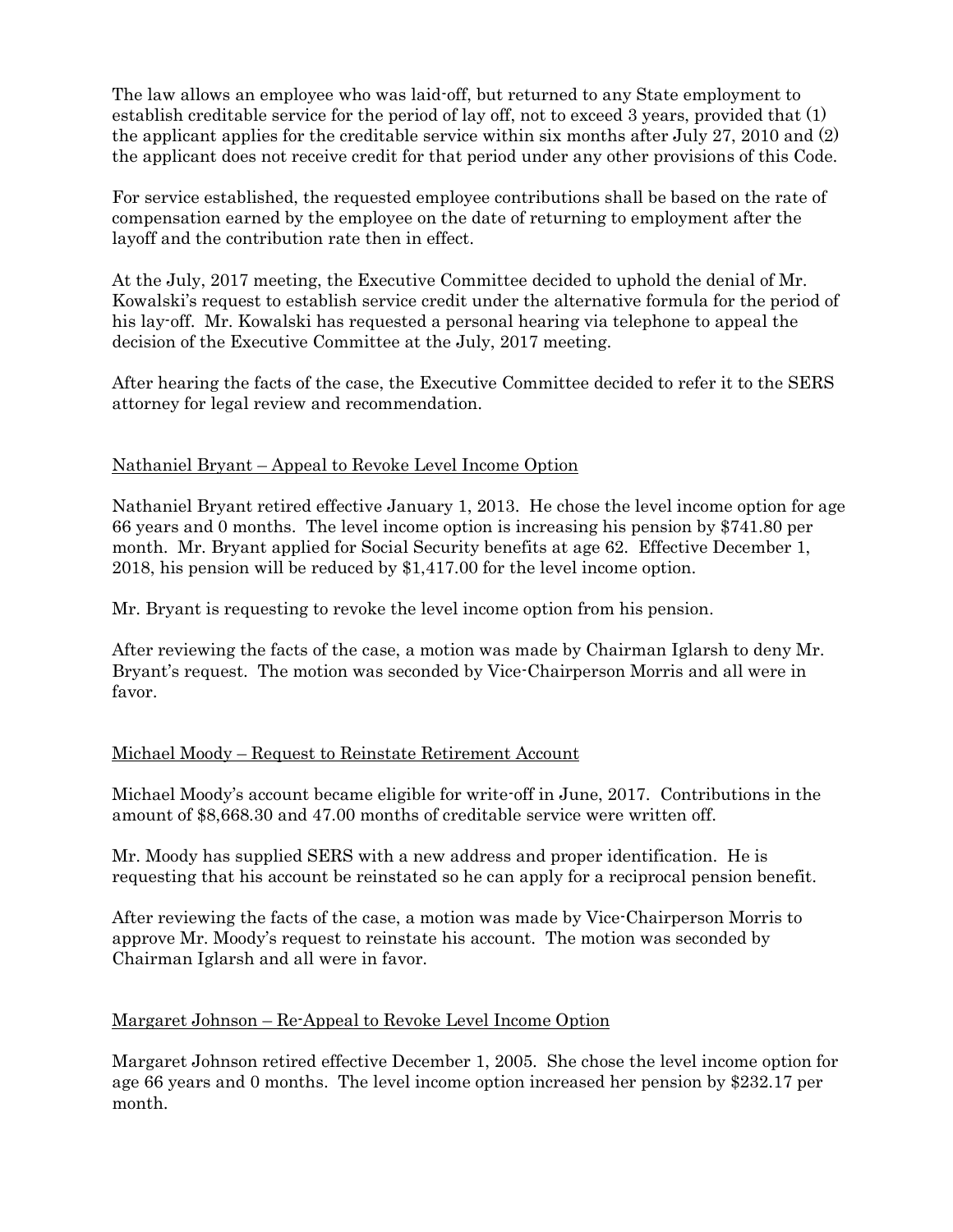Effective April 1, 2017, her pension was reduced by \$757.00 per month as this was the amount Ms. Johnson provided SERS at the time of her retirement that she would be eligible to receive from Social Security.

At the April, 2017 meeting of the Executive Committee, Ms. Johnson's request to revoke the level income option was denied. Ms. Johnson is requesting a re-appeal to revoke the level income option.

After discussing the facts of the case, a motion was made by Executive Secretary Blair to deny Ms. Johnson's request to revoke the level income option. The motion was seconded by Vice-Chairperson Morris and all were in favor.

## Peggy Morgan – Request to Receive Survivor Contribution Refund

Peggy Morgan retired effective October 1, 2017. Ms. Morgan has an unmarried son who is under 22 years old and a full-time student.

Ms. Morgan is requesting the survivor contribution refund. Her son, Seth Morgan, has completed an agreement to waive any possible future survivor benefits he may be entitled to upon her death.

After reviewing the facts of the case and some discussion, a motion was made by Executive Secretary Blair to deny Ms. Morgan's request to receive the survivor contribution refund. The motion was seconded by Chairman Iglarsh and all were in favor.

## Michael Bracey – Request to Waive Interest on Survivor Contribution Refund Payment

Michael Bracey retired effective January 1, 2017. His marital status on the retirement application was marked "single" and he received a survivor contribution refund in the amount of \$7,314.24.

Mr. Bracey states that he was given incorrect information regarding the survivor contribution refund at the time of his retirement and is requesting to repay the refund as soon as possible without interest.

After some discussion, a motion was made by Executive Secretary Blair to deny Mr. Bracey's request to repay his survivor contribution refund without interest. The motion was seconded by Vice-Chairperson Morris and all were in favor.

## Amber Clendenen and Cody Malin – Request to Split Death Benefits – Mbr: Kim Malin

Kim Malin, an active state employee, died on August 16, 2017. A death benefit is payable in the amount of \$111,984.53.

Mr. Malin listed three beneficiaries. First was his wife, Judith Malin, who died on October 12, 2013. Second is his daughter Amber Clendenen and third is his son, Cody Malin.

Amber and Cody are requesting to split the death benefit as they believe that was their father's intention. Each has signed an agreement to that effect.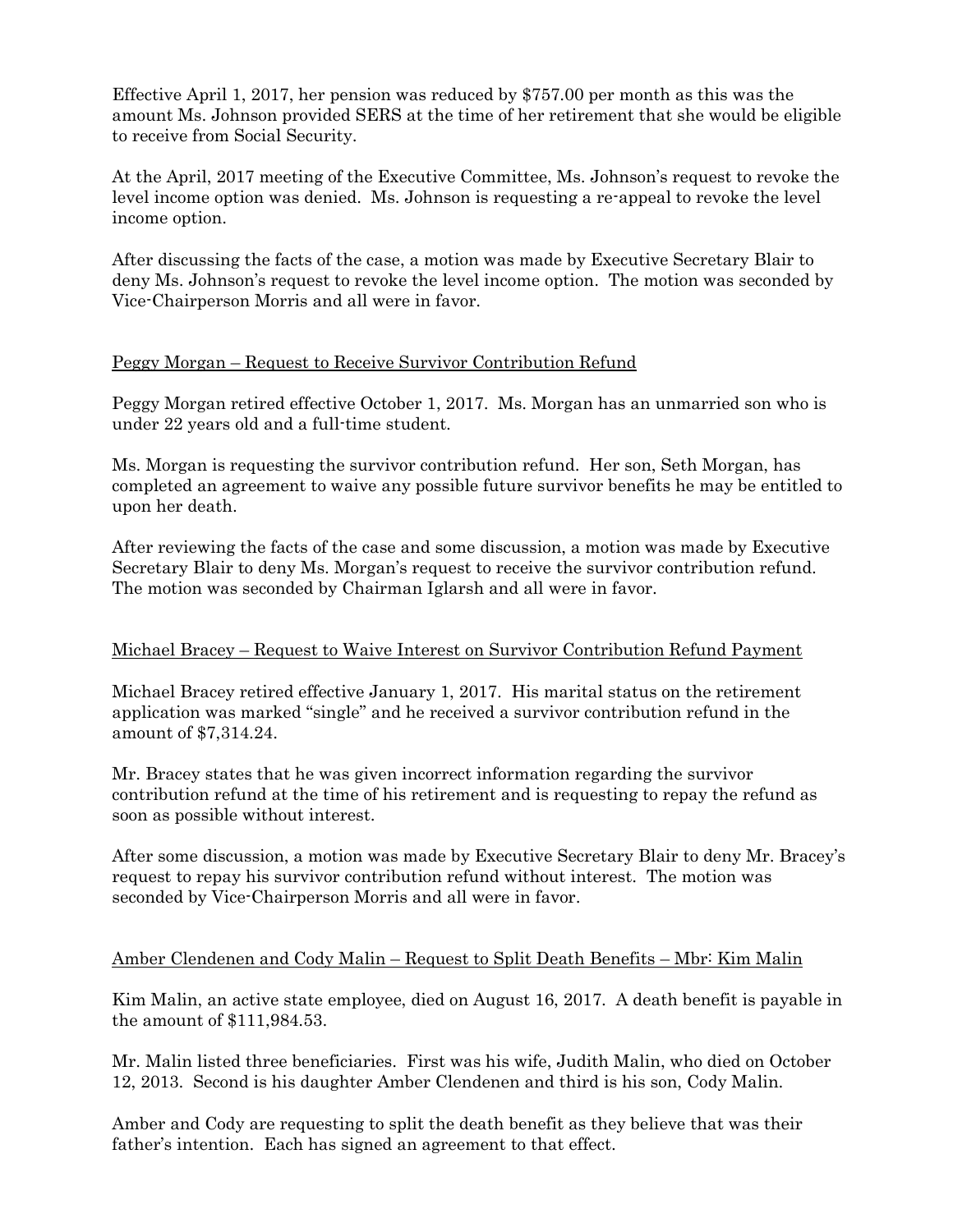After reviewing the case, a motion was made by Chairman Iglarsh to approve the request of Amber Clendenen and Cody Malin to split their father's death benefit. The motion was seconded by Vice-Chairperson Morris and all were in favor.

#### Thomas Kavelman – Request to Retire Reciprocally

Thomas Kavelman retired with the Teacher's Retirement System in 2006. At that time he had 7.25 months of service with SERS. In 2008 he purchased his qualifying period of 5.25 months, giving him the necessary 12.00 months for a reciprocal pension. Mr. Kavelman should not have served a qualifying period because he was a member of TRS.

Mr. Kavelman was issued a required distribution payment in August, 2017 due to his age. He has returned the refund payment and is requesting a reciprocal pension with TRS.

After reviewing the facts of the case and some discussion, a motion was made by Executive Secretary Blair to approve Mr. Kavelman's request for a reciprocal pension with payment for actual service credit accrued. The motion was seconded by Chairman Iglarsh and all were in favor.

#### Dametria Price – Request to Reinstate Retirement Account

Dametria Price's retirement account was written off in 2005. Since then, she has returned to state employment and was most recently on disability.

Ms. Price is requesting the reinstatement of the portion of her account that was written off in 2005 and to date has not been reinstated.

After reviewing the facts of the case, a motion was made by Chairman Iglarsh to approve Ms. Price's request to reinstate her retirement account. The motion was seconded by Vice-Chairperson Morris and all were in favor.

## Crystal Mayfield – Request to Reinstate Retirement Account

Crystal Mayfield's retirement account was written off in early 2017. Since then, she has requested a termination refund of her SERS contributions.

Ms. Mayfield is requesting the reinstatement of her account so a resignation refund can be processed.

After some discussion, a motion was made by Vice-Chairperson Morris to approve Ms. Mayfield's request to reinstate her account. The motion was seconded by Chairman Iglarsh and all were in favor.

#### Francisco Palos – Request to Reinstate Retirement Account

Francisco Palos' account was written off in early 2017. Since then, he has requested a termination refund of his SERS contributions.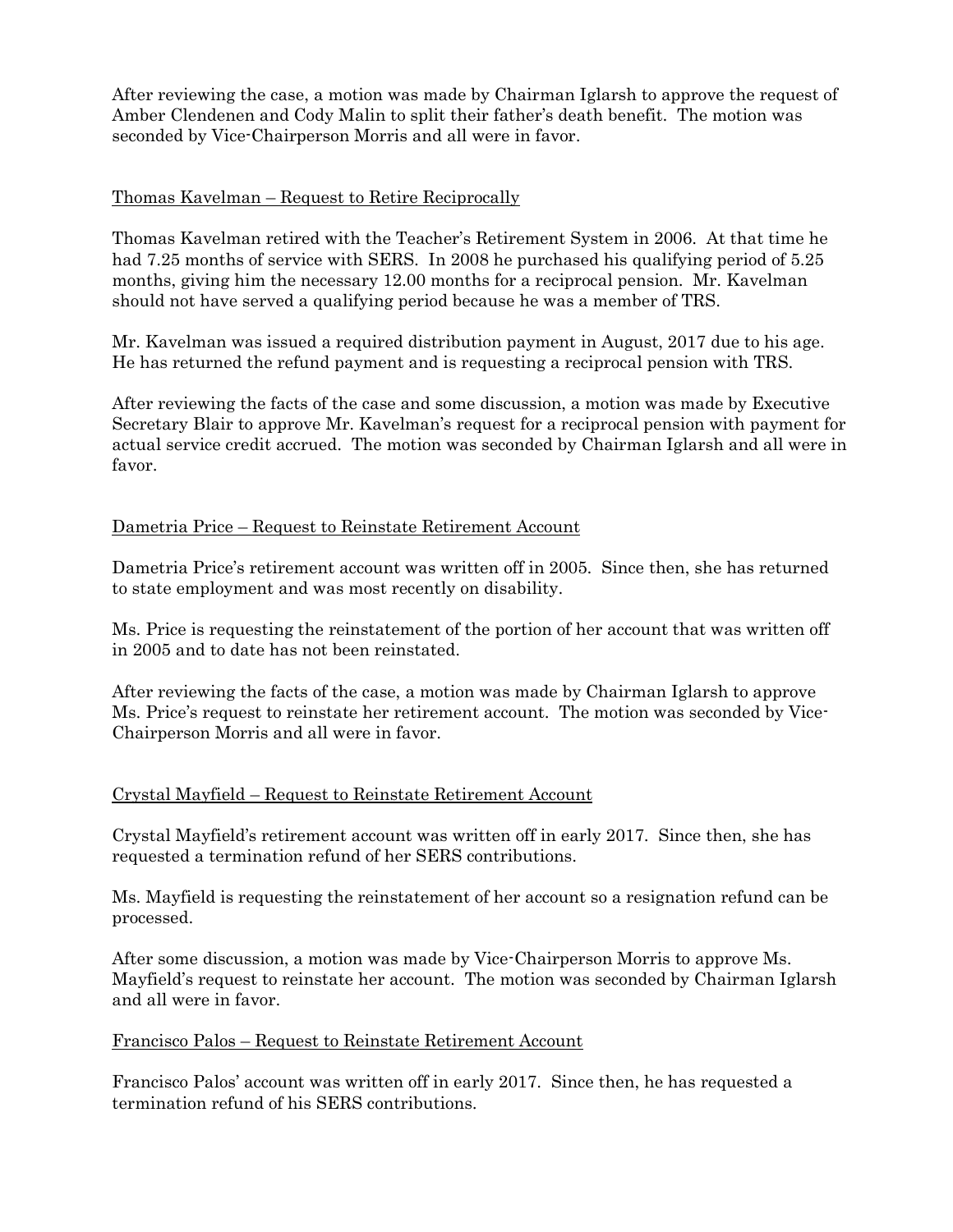Mr. Palos is requesting the reinstatement of his account so a resignation refund can be processed.

After reviewing the case, a motion was made by Chairman Iglarsh to approve Mr. Palos' request to reinstate his retirement account. The motion was seconded by Vice-Chairperson Morris and all were in favor.

## Clarence Stephenson – Request to Reinstate Retirement Account

Clarence Stephenson's account was written off in early 2017. Since then, he has requested a termination refund of his SERS contributions.

Mr. Stephenson is request the reinstatement of his account so a resignation refund can be processed.

After reviewing the facts of the case, a motion was made by Chairman Iglarsh to approve Mr. Stephenson's request to reinstate his retirement account. The motion was seconded by Vice-Chairperson Morris and all were in favor.

## Dotty Blank – Request to Purchase Leave of Absence Extending Beyond One Year

Dotty Blank requested an optional service purchase for several leaves of absence. One period in particular extended April 7, 2016 through May 8, 2017. There was 0.75 months of service credit missing from this LOA period. Since this leave of absence was for a period of more than one year, it is not an eligible service purchase under the law. Ms. Blank had full service credit for all other leaves of absences within her account.

After some discussion, a motion was made by Chairman Iglarsh to deny Ms. Blank's request to purchase her leave of absence extending beyond one year. The motion was seconded by Executive Secretary Blair and all were in favor.

## Julie Maze – Optional Service Purchase with No Interest

Julie Maze requested an estimate to reestablish SERS service for a period that she had taken a refund. A personnel liaison at her facility had informed her that she had to withdraw her SERS retirement contributions when she left because she wasn't vested.

Ms. Maze is contending that she should be allowed to repay the refund without interest because of the misinformation that she had been provided with at her agency.

After reviewing the facts of the case, a motion was made by Chairman Iglarsh to deny Ms. Maze's request to repay her refund without interest. The motion was seconded by Executive Secretary Blair and all were in favor.

Joel Sanchez – Request to Recognize Beneficiary Disignation Form Dated August 23, 2016 for Member Maria Sanchez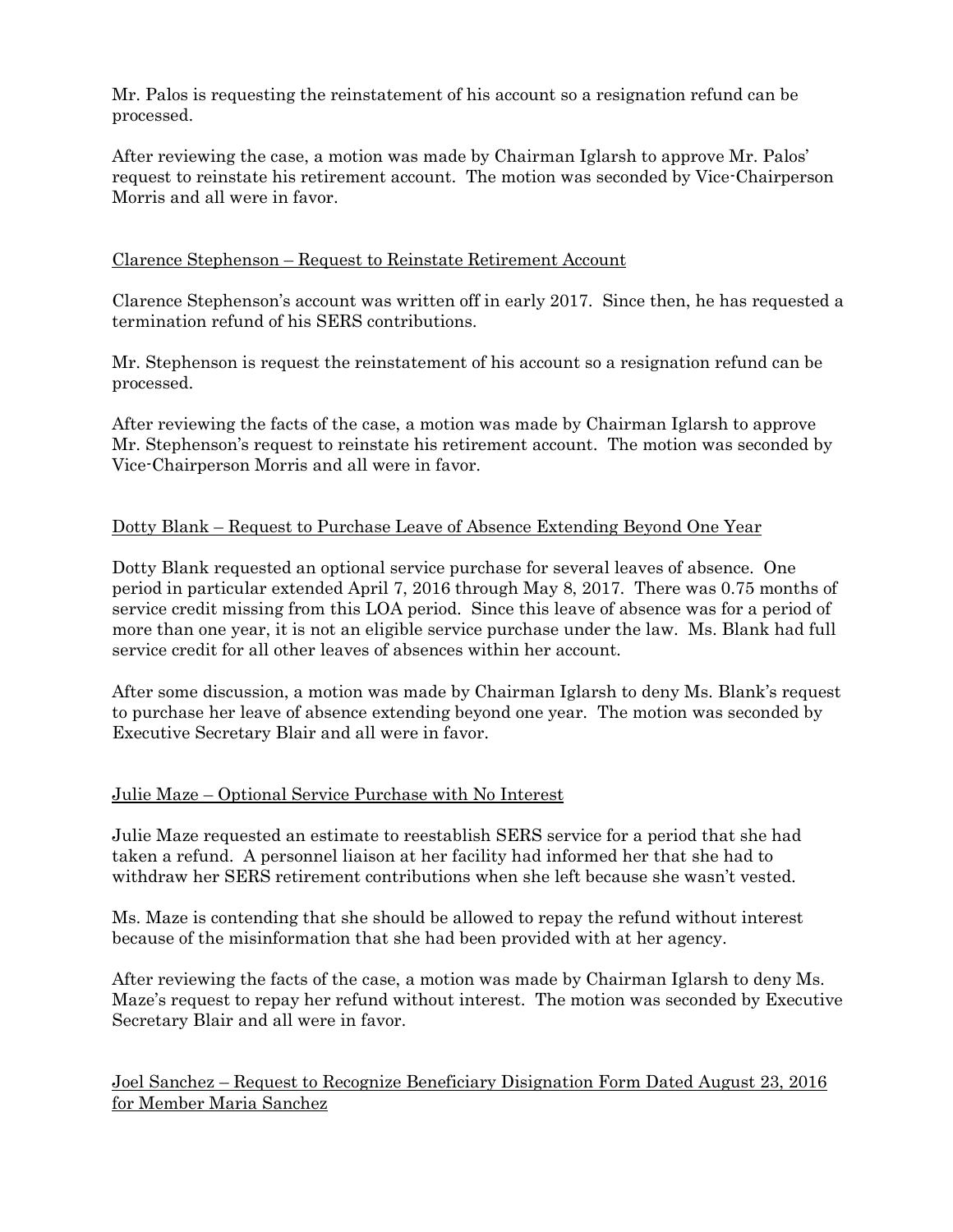Maria Sanchez passed away on September 14, 2017. On September 14, 2016, SERS received a beneficiary designation form from Ms. Sanchez naming her two sons – Francisco O. Sanchez and Joel F. Sanchez as her beneficiaries for death benefits.

The beneficiary designation form was returned to Ms. Sanchez due to missing addresses for her beneficiaries. Ms. Sanchez's caregiver, Samantha Laureano, stated that she mailed the corrected beneficiary form to SERS, but it was never received. Because SERS never received the beneficiary form with the beneficiaries' addresses included, Ms. Sanchez's death benefits have now been make payable to her estate.

Mr. Sanchez is requesting that SERS recognize Ms. Sanchez's beneficiary form dated August 23, 2016 as her true intent and pay death benefits to her designated beneficiaries in lieu of her estate.

After reviewing the facts of the case and some discussion, a motion was made by Executive Secretary Blair to pay Ms. Sanchez's death benefits to her designated beneficiaries contingent upon a small estate affidavit submitted by Mr. Sanchez. The motion was seconded by Chairman Iglarsh and all were in favor.

## Cathollene Owens – Appeal to Reduce Overpayment Repayment Amount

Cathollene Owens was approved for a non-occupational benefit from SERS effective December 16, 2014.

Ms. Owens was approved for a retroactive Social Security disability benefit effective April 2015. The retroactive benefit created an overpayment with SERS totaling \$17,080.00 through January 31, 2016.

SERS sent Ms. Owens a notification letter on February 24, 2016 explaining the calculation of the overpayment and what was due SERS.

Ms. Owens entered into a repayment agreement with SERS on March 16, 2016. The agreement was to deduct \$350.00 per month from her monthly annuity benefit and apply to the overpayment. The current balance of the overpayment is \$10,780.00.

Ms. Owens is currently receiving a disability benefit in the monthly gross amount of \$1,620.00. Monthly deductions of \$149.58 for state health, dental and life insurance and \$350.00 applied toward the SERS overpayment reduces her monthly check to \$1,120.42.

Ms. Owens is eligible to retire. She is appealing to reduce the monthly deduction of \$350.00 due to out of pocket medical expenses.

After reviewing the facts of the case, a motion was made by Chairman Iglarsh to deny Ms. Owens' request to reduce her overpayment deduction. The motion was seconded by Executive Secretary Blair and all were in favor.

## Steve Samuel – Request to Defer Overpayment Repayment Until May 2018

Steve Samuel was approved for a temporary disability benefit from SERS effective May 20, 2016.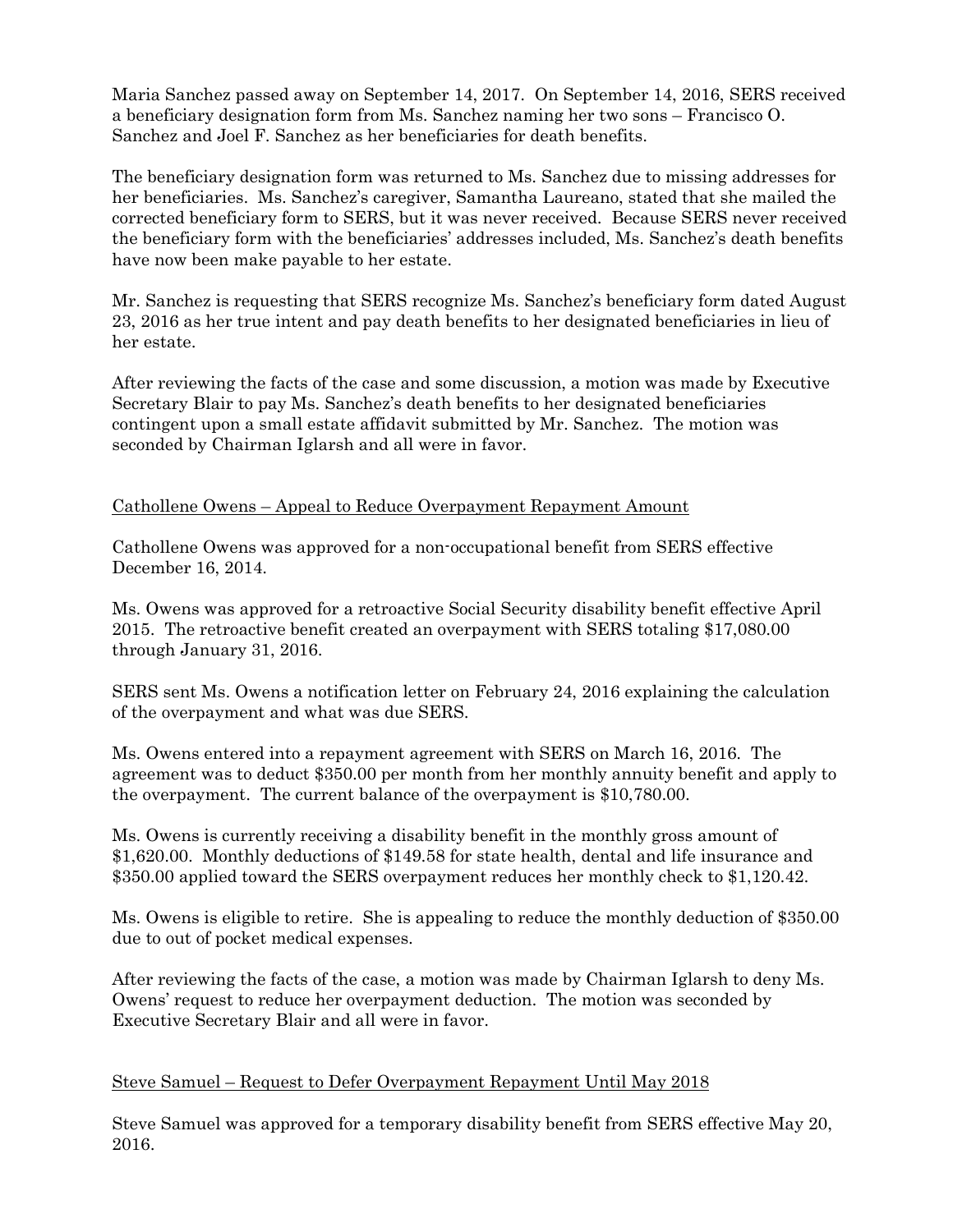Mr. Samuel received a Worker's Compensation settlement in the amount of \$75,700.00 in January of 2017, after attorney fees and other expenses were deducted.

Mr. Samuel received temporary disability benefits from SERS for the period of May 20, 2016 through December 31, 2016 because his Worker's Compensation claim had initially been denied. He appealed and subsequently received a settlement, which created an overpayment of disability benefits from SERS. SERS sent an overpayment notification letter to Mr. Samuel on January 19, 2017 detailing how the overpayment of benefits in the amount of \$12,323.93 was calculated.

Mr. Samuel is currently receiving monthly occupational benefits in the gross amount of \$1,101.95. A monthly deduction of \$386.19 for state health, dental and life insurance reduces his monthly check to \$715.76. No payment for the overpayment is currently being deducted from his monthly check.

Mr. Samuel is not eligible for a pension until October 1, 2019. He is requesting that payments be deferred until May of 2018 when his monthly SERS benefit will increase to \$4,374.57 due to his offset being removed, then be allowed a monthly payment of \$350.00 until the balance of the overpayment is paid in full.

After review of the case and some discussion, a motion was made by Chairman Iglarsh to deny Mr. Samuel's request for deferral of repayment, but to allow a repayment amount of \$100.00 per month until May of 2018 at which the payment would revert to half of the gross amount of his benefit. The motion was seconded by Executive Secretary Blair and all were in favor.

## Discussion – Medical Documentation in Meeting Books

The Executive Committee held a discussion on the inclusion of medical documentation in the meeting books. In order to provide more security with regards to members' medical documentation, it was decided that Executive Secretary Blair would look into getting the Committee members access to a secure site in order to retrieve their meeting books in the future.

There being no further business to be brought before the Committee, the meeting was adjourned at 11:55 a.m.

The next meeting of the Executive Committee is scheduled for November  $9<sup>th</sup>$ , 2017, in the Springfield office, with video conferencing in Chicago.

\_\_\_\_\_\_\_\_\_\_\_\_\_\_\_\_\_\_\_\_\_\_\_\_\_\_\_\_\_\_\_\_\_\_\_\_\_\_\_\_\_\_\_\_